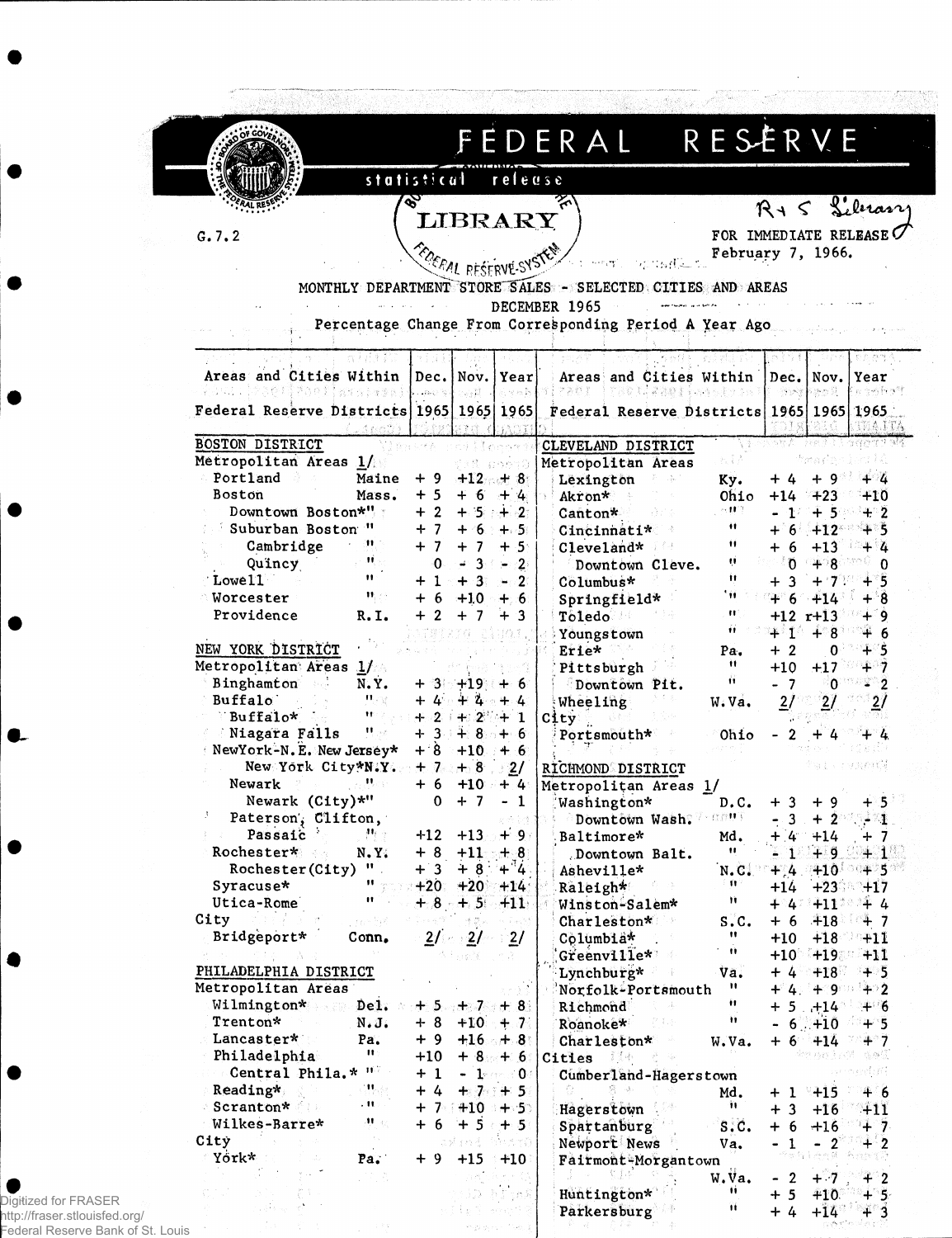的人的第三人称形式 MOL  $\label{eq:reduced} \mathcal{L} = \mathcal{L} \cdot \left( \sqrt{2} - \sqrt{\lambda} \right) \geq \sqrt{2 \log \left( \sqrt{2} \sqrt{\lambda} \right)} \, \sqrt{2}$ 

## Percentage Change From Corresponding Period A Year Ago <u>The card parameter</u>

 $-2-$ 

|  |                                                                                                                | the contract of the contract of the contract of the contract of the contract of the contract of the contract of |  |  |  |  |  |
|--|----------------------------------------------------------------------------------------------------------------|-----------------------------------------------------------------------------------------------------------------|--|--|--|--|--|
|  | 그 사람들은 그 사람들은 그 사람들은 그 사람들을 지르며 그 사람들을 지르며 그 사람들을 지르며 그 사람들을 지르며 그 사람들을 지르며 그 사람들을 지르며 그 사람들을 지르며 그 사람들을 지르며 그 |                                                                                                                 |  |  |  |  |  |

|                                                    |                         |                     |                   |                      | raktel parketsky man at hands                 |                                                   |                                      |              |                         |
|----------------------------------------------------|-------------------------|---------------------|-------------------|----------------------|-----------------------------------------------|---------------------------------------------------|--------------------------------------|--------------|-------------------------|
| Areas and Cities Within<br>2018年1月10日              | 医全环性 保险                 | Dec. Now.<br>n Elia | <b>Beach Lune</b> | Year<br>$\sim$ 10    | Areas and Cities Within<br>机平均分子 医血细胞的        | $\mathcal{L}(\mathcal{L},\mathcal{L})$<br>in Kirk | ec. Nov.<br>计微小分类                    |              | Year<br>的复数科            |
| Federal Reserve Districts   1965   1965            |                         |                     |                   | 1965                 | Federal Reserve Districts   1965   1965       |                                                   |                                      |              | 1965                    |
| od <sup>a</sup> Aab ( ∄aAe t                       |                         |                     |                   |                      | 12 A<br>13 L                                  | dû∄ istotadel                                     |                                      | n er S       | 79603                   |
| ATLANTA DISTRICT                                   |                         |                     |                   |                      | CHICAGO DISTRICT (Cont.)                      |                                                   |                                      |              |                         |
| Metropolitan Areasl/                               |                         |                     |                   |                      | Metropolitan Areasl/                          |                                                   |                                      | 21 G 310     |                         |
| Birmingham*                                        | Ala.                    |                     |                   | $+7 +6 +3$           | Green Bay                                     | Wis.                                              |                                      |              | $2 + 28 + 7$            |
| Mobile                                             | $11 -$                  | $+5$                |                   | $+10 + 31$           | Milwaukee                                     | se Hor                                            | $+6$                                 | $+9$         | $+4$                    |
| Montgomery and                                     | M                       | $+7$                |                   | $+9$ $+4$            | Cities <sup>3</sup>                           | 计可编码                                              |                                      |              |                         |
| Daytona Beach                                      | Fla.                    | $+36$               |                   | $+47 + 10$           | Danville                                      | 112.002                                           | $+7$                                 | — 8          | $+4$                    |
| Jacksonville*                                      | Ħ                       | $+5$                |                   | $+11 + 3$            | Peoria*                                       | ti' usqe                                          | $+14$                                | $+19$        | $+11$                   |
| <b>Miami*</b>                                      | $\blacksquare$          | $+11$               |                   | $+14 + 6$            | Gary<br>$\frac{1}{2}$                         | Ind.                                              |                                      | $+7.13$      | $+5$                    |
| Downtown Miami                                     | н                       | $+5$                |                   | $+11 + 3$            | Battle Creek                                  | Mich.                                             |                                      | +9+14        | $+5$                    |
| Orlando                                            | "                       | $+5$                |                   | $+13 + 2$            | Port Huron                                    | Ħ.                                                | +6                                   | $+11$        | $+5$<br>- 758           |
| St. Ptrsb.-Tampa* "                                |                         | + 7                 |                   | $+16 + 5$            | Sheboygan                                     | Wis.                                              | $+2$                                 | $+32$        | 410                     |
| Atlanta*                                           | Ga.                     | $+14$               |                   | $+19 + 11$           |                                               |                                                   |                                      |              | t Mo                    |
| Central Atlanta "                                  |                         | $-2$                |                   | $+3.3 - 0.7$         | ST. LOUIS DISTRICT                            |                                                   |                                      |              |                         |
| Augusta                                            | 11                      | $+18$               |                   | $+22 +11$            | Metropolitan Areas                            |                                                   |                                      |              |                         |
| Macon* .                                           | 11                      | + 1                 |                   | $-0.00 - 20$         | Fort Smith                                    | Ark.                                              |                                      |              | $p+8$ r+ 5 $\gamma$ - 1 |
| Savannah                                           | Ħ                       |                     | $. +10 -19 - +8$  |                      | Little Rock*                                  | $\mathbf{H}_{\mathrm{eff}}$                       |                                      | p+ 9 + 8     | $+6$                    |
| Baton Rouge*                                       | La.                     | +14                 |                   | $+10. +11$           | Louisville*                                   | Ky.                                               | $p+4$                                | $+10$        | $+6$                    |
| New Orleans*                                       | 11                      | $+22$               | $+36$             | $+16.13$             | Louisville(city)"                             |                                                   | $p+3$                                | $+8$         | + 5                     |
| Jackson*                                           | Miss.                   |                     | $+2+12+2$         |                      | Springfield                                   | Mo.                                               | $+7$                                 |              | $+8$ + 5                |
| Chattanooga*                                       | Tenn.                   | $+8$                | $+15$             | $+9$                 | St. Louis*                                    | $\mathbf{H}_{\overline{Q}}(x)$ as:                | $+2$                                 | $+9$         | $+1$                    |
| Knoxville*                                         | 11                      |                     |                   | :+:4::+12 + 6:       | St. Louis $(\text{city})$                     |                                                   | $\mathbf{2}$<br>$\ddot{\phantom{0}}$ | $+8$         | $-1$                    |
|                                                    |                         |                     |                   |                      | Memphis*                                      | Tenn.                                             | $+5$                                 | $+2$         | $\Omega$                |
| City.                                              |                         |                     |                   |                      |                                               |                                                   |                                      |              |                         |
| <b>Bristol</b>                                     | Tenn-Va. + 2 $-11$ $+6$ |                     |                   |                      | Cities                                        |                                                   |                                      |              |                         |
|                                                    |                         |                     |                   |                      | Quincy                                        | 111.                                              |                                      | $p - 5 + 27$ | + 1                     |
| CHICAGO DISTRICT                                   |                         |                     |                   |                      | Paducah                                       | Ky.                                               |                                      | $p+8$ +18    | $+ 6$                   |
| Metropolitan Areasl/                               |                         |                     |                   | AltaA                | 금. 다                                          |                                                   |                                      |              |                         |
| Chicago*                                           | 111.<br>11              | +9                  |                   | $+16 + 8$            | MINNEAPOLIS DISTRICT                          |                                                   |                                      |              |                         |
| State Street                                       | $\mathbf{H}$            |                     | $+4$ +16 + 4      |                      | Metropolitan Areas                            |                                                   |                                      |              |                         |
| Joliet*                                            | $\blacksquare$          |                     |                   | $+10$ $+13$ $+2$     | Mpls.-St. Paul*                               | Minn.                                             |                                      | + 4 r+10     | $+5$                    |
| . Decatur*                                         | 11                      | $+4$                |                   | $+12: + 5$           | Minneapolis*                                  | y Materi                                          |                                      | $+5$ r+ 9    | $+5$                    |
| Springfield                                        |                         | + 6                 |                   | $+12. + 2$           | St. Paul*                                     | "                                                 | + 4                                  | $+12$        | + 6                     |
| Fort Wayne*                                        | Ind.<br>u               | + 5                 |                   | $+18 + 8$            |                                               |                                                   |                                      | 2개성 :        |                         |
| Indianapolis*                                      | 11                      |                     |                   | $+15 + 18 + 7$       | Cities                                        |                                                   |                                      |              |                         |
| Muncie                                             | 11                      | $+7$                |                   | $+19 + 10$           | Duluth-Superior* Minn-Wist13 r+ 5             |                                                   |                                      |              | $+ 4$                   |
| South Bend*                                        |                         | $+13$               |                   | $+21$ $2/$           | 좀 눈<br>Mankato                                | Minn.                                             | $+5$                                 | $+2$         | $+1$                    |
| Cedar Rapids                                       | Lowa<br>11              |                     |                   | $+8$ +14 + 7         | $\mathcal{N}_{\rm c}=-\omega$<br>Rochester    | v.                                                | $+10$                                | $+17$        | $+7$                    |
| Des Moines*                                        | Ħ                       | $+5$                | $+11$             | $+5.$                | $\langle \cdot \rangle$ ) $\sim$<br>Willmar ' | Ħ                                                 |                                      | $+12$ r+ 6   | $+2$                    |
| Dubuque                                            | n                       | $+11$               | $+22$             | $+11$                | 도 주<br>Winona                                 | Ħ<br>多次                                           |                                      | $+ 6 + 31$   | $+10$                   |
| Sioux City                                         | Ħ                       | $+2$                | $+8$              | 0                    | Billings                                      | Mont.                                             |                                      | $+2$ r+ 9    | $+4$                    |
| Waterloo<br>Detroit                                |                         |                     |                   | $+11$ , $+12$ , $+9$ | Great Falls                                   | Ħ,                                                |                                      | $+13$ +28    | $+4$                    |
| $\mathcal{L} = \mathcal{L}_{\mathbf{A}}$<br>Flint* | Mich.<br>н.,            |                     |                   | $+13 + 20 + 15$      | Fargo                                         | N.D.                                              |                                      | $4.5 - 411$  | $\mathbf 0$             |
|                                                    | Ħ                       | $+8$                |                   | $+13 - +12$          | Grand Forks                                   | u                                                 | $+1$                                 | $+7$         | $-6.$                   |
| Grand Rapids*<br>Jackson*                          | 11,                     | $+3$                |                   | $+16 - + 4$          | <b>Minot</b><br>F - 5                         | $\Psi_{\mathbb{S}}$ ).                            | $+1$                                 | $+15$        | $-3$                    |
| Kalamazoo                                          | W                       | $+9$                | $+12$             | $-1$                 | Aberdeen                                      | S.D.                                              | <sup>1</sup><br>-                    | ∔ 9          | $+2$                    |
|                                                    | Ņ                       |                     |                   | $+10$ +18 +10.       | Rapid City                                    | Ħ                                                 | -13                                  | $-14$        | $-10$                   |
| Lansing*<br>$\mathcal{E} = 0$                      | Ħ                       |                     |                   | $+14$ $+23$ $+11$    | Sioux Falls                                   | $\pmb{\mathfrak{m}}$                              |                                      | $2 r+10$     | $-2$                    |
| Muskegon                                           |                         | $+9$                | $+13$             | $+3$                 | LaCrosse                                      | Wis.                                              | $+7$                                 | $+15$        | $+5$                    |

## Digitized for FRASER http://fraser.stlouisfed.org/

Federal Reserve Bank of St. Louis